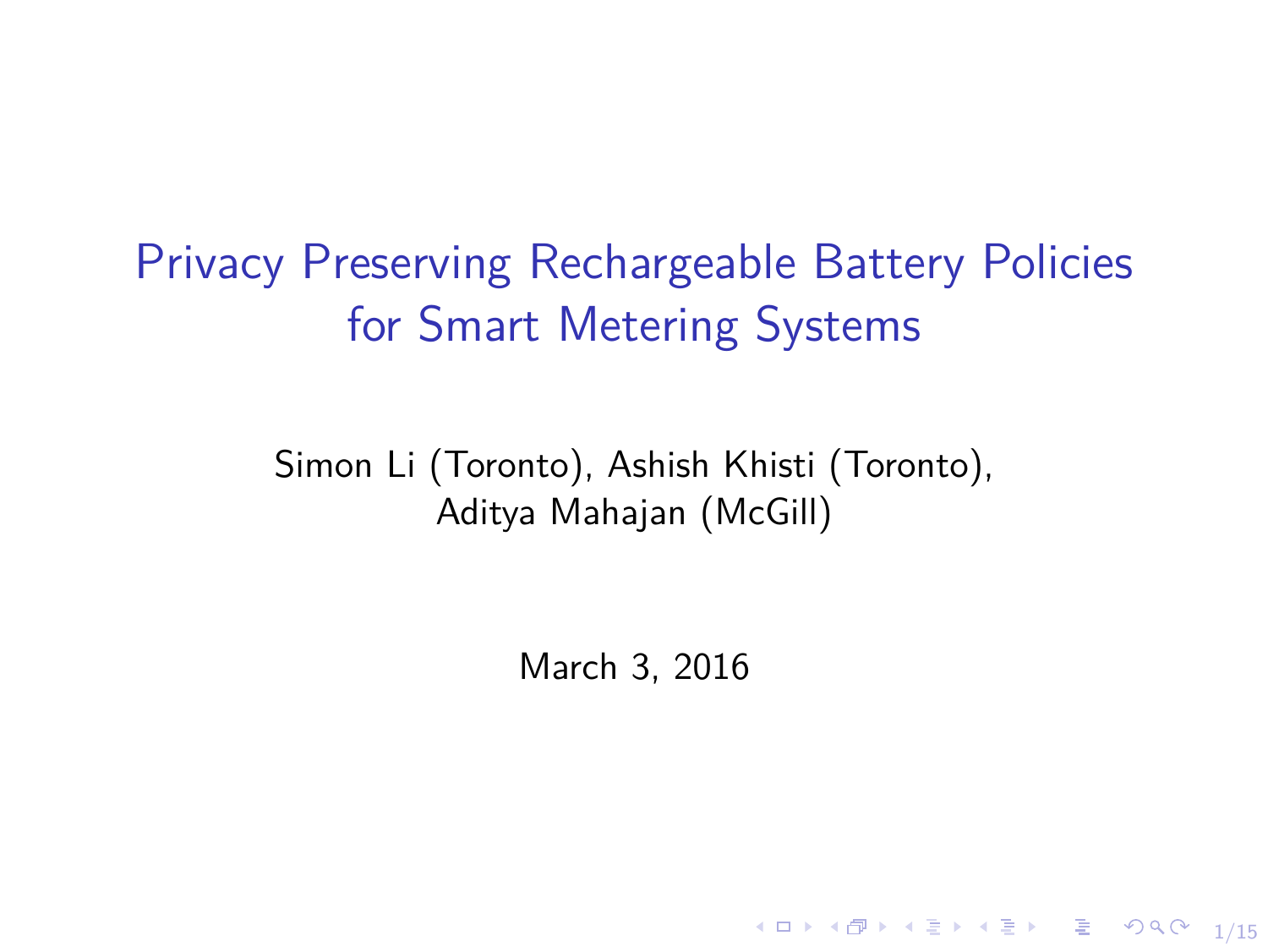### Motivation: Privacy Leakage through Power Profile



Conf. Inform. and Knowledge Eng, 2012. The series of the state  $z_{/15}$ U. Greveler, P. Glosekotter, B. Justus, and D. Loehr, "Multimedia content identification through smart meter power usage profiles," in Int.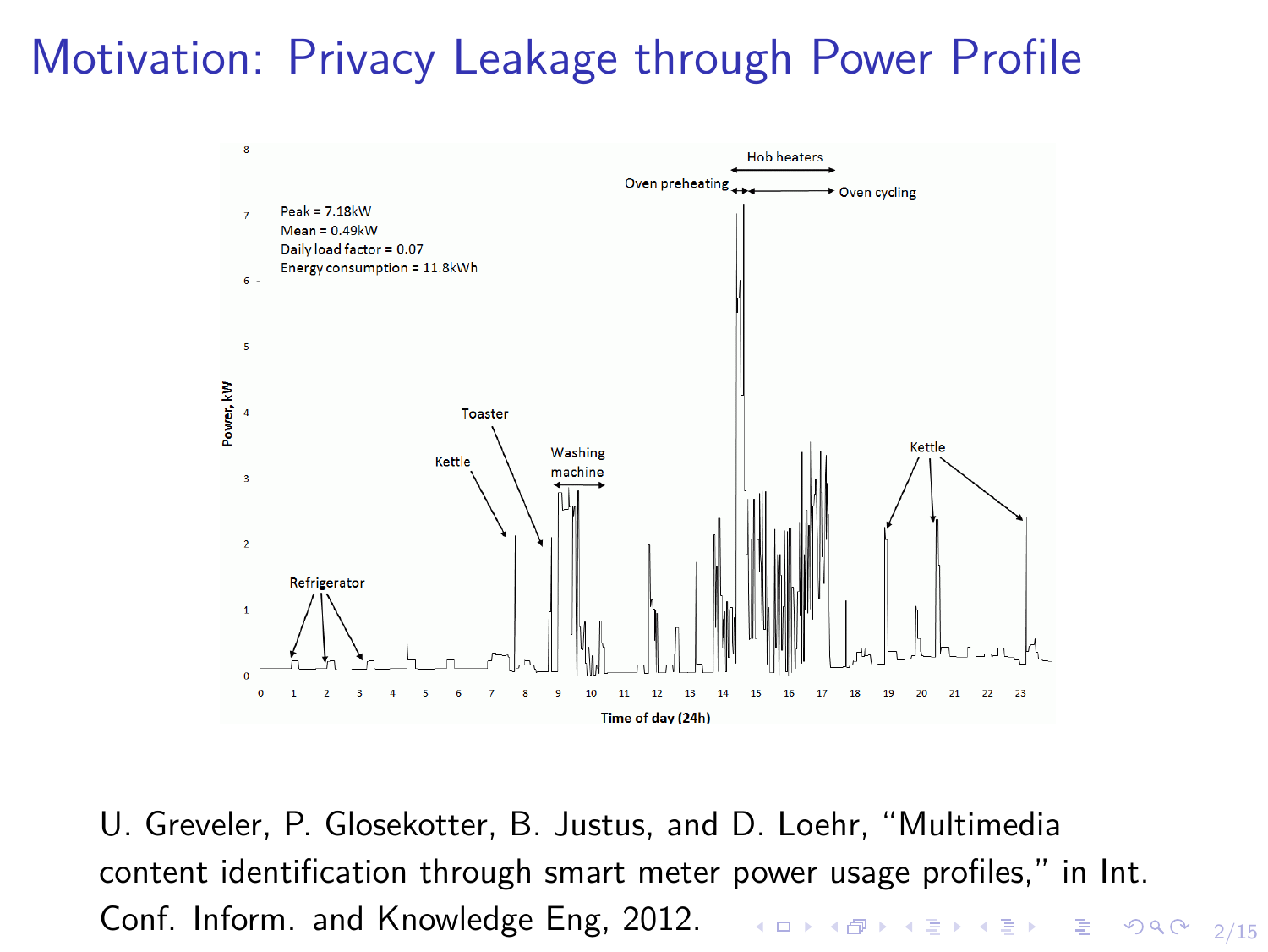### Problem Setup



Figure 1: System Diagram.

- $\triangleright$  User Load: *X*<sub>t</sub> ∈ *X*
- $\triangleright$  Output Load:  $Y_t \in \mathcal{Y}$
- $\blacktriangleright$  Battery State:  $S_t \in \mathcal{S}$
- $\blacktriangleright$  X, Y and S: discrete
- $\blacktriangleright$  *X<sub>t</sub>* ∼ *P<sub>X</sub>*(·) (i.i.d.)

 $\blacktriangleright$  Battery Update:

$$
S_{t+1} = S_t + Y_t - X_t
$$

- $\blacktriangleright$  Policy:  $q_t\left(Y_t|X_1^t, S_1^t, Y_1^{t-1}\right)$
- $\blacktriangleright$  Leakage Rate  $L_{\mathcal{T}} = \frac{1}{\mathcal{T}} I(X_1^{\mathcal{T}}; Y_1^{\mathcal{T}})$
- $\blacktriangleright$  Asymptotic Leakage:  $L_{\infty}$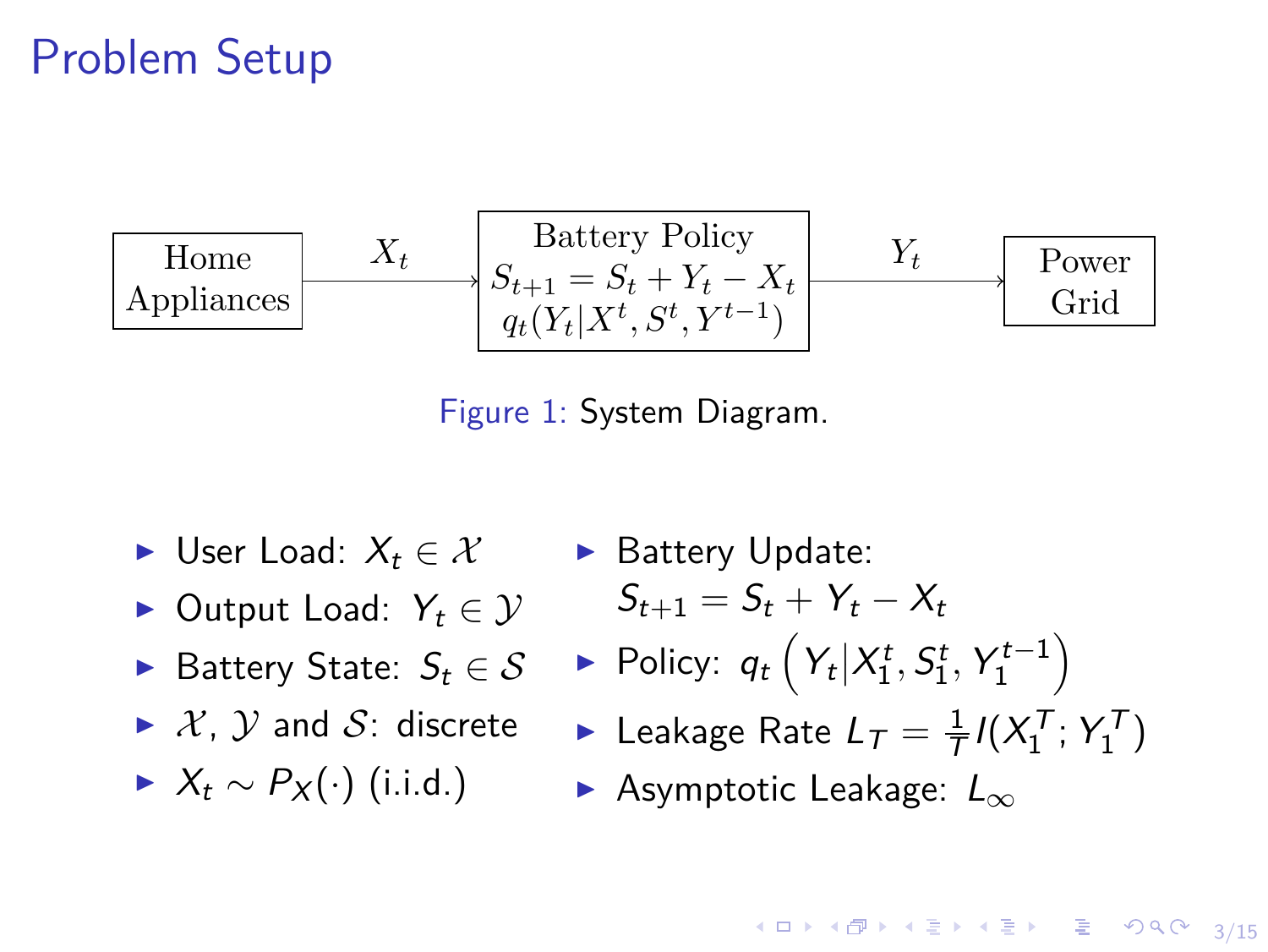### Example: Binary System

$$
\mathcal{X}, \mathcal{Y}, \mathcal{S} = \{0,1\}, \ p_X(0) = p_X(1) = 1/2.
$$

 $\blacktriangleright$  Empty State:  $S_t = 0$ 

$$
\blacktriangleright \; X_t = 1 \Rightarrow Y_t = 1
$$

- $\blacktriangleright$  *X*<sub>t</sub> = 0  $\Rightarrow$  *Y*<sub>t</sub>  $\in$  {0, 1}
- $\blacktriangleright$  Full State:  $S_t = 1$  $\blacktriangleright$   $X_t = 0 \Rightarrow Y_t = 0$  $\blacktriangleright$   $X_t = 1 \Rightarrow Y_t \in \{0, 1\}$

4/ 미 ▶ 4/ 레 ▶ 4/ 로 ▶ 4/로 ▶ 그로 → 9/ 9/ 9/ 4/ 4/ 15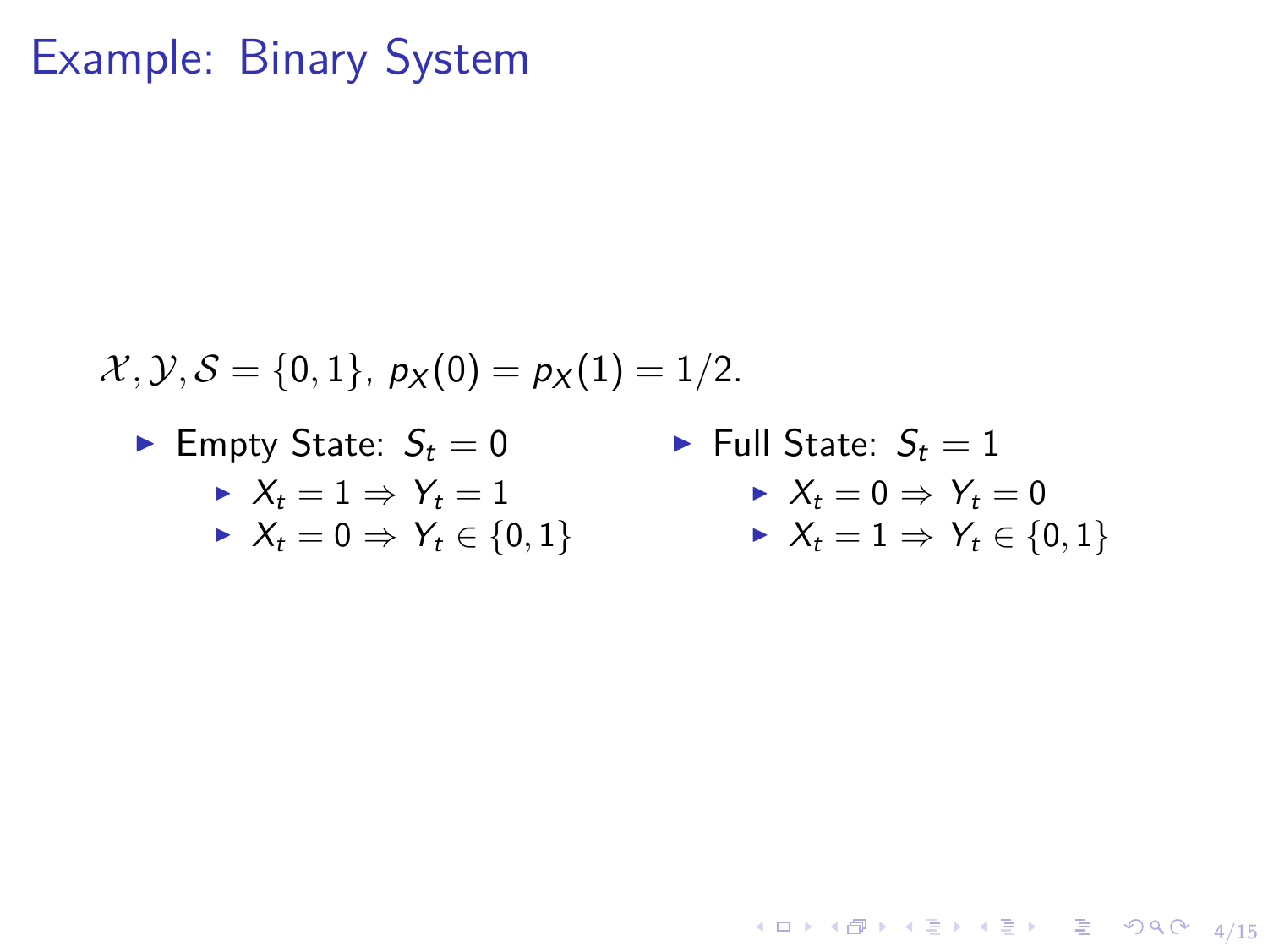## <span id="page-4-0"></span>Example: Binary System

$$
x, y, S = \{0, 1\}, p_X(0) = p_X(1) = 1/2.
$$
  
\n► Empty State:  $S_t = 0$   
\n►  $X_t = 1 \Rightarrow Y_t = 1$   
\n►  $X_t = 0 \Rightarrow Y_t \in \{0, 1\}$   
\n►  $X_t = 0 \Rightarrow Y_t \in \{0, 1\}$   
\n►  $X_t = 0 \Rightarrow Y_t \in \{0, 1\}$   
\n►  $X_t = 1 \Rightarrow Y_t \in \{0, 1\}$   
\n $X_t = 0, Y_t = 0$   
\n $X_t = 1, Y_t = 1$   
\n $X_t = 1, Y_t = 0$   
\n $X_t = 1, Y_t = 0$   
\n $X_t = 1, Y_t = 0$ 

4 ロ → 4 @ ▶ 4 ミ → 4 ミ → 三 글 → 9 Q Q + 4/15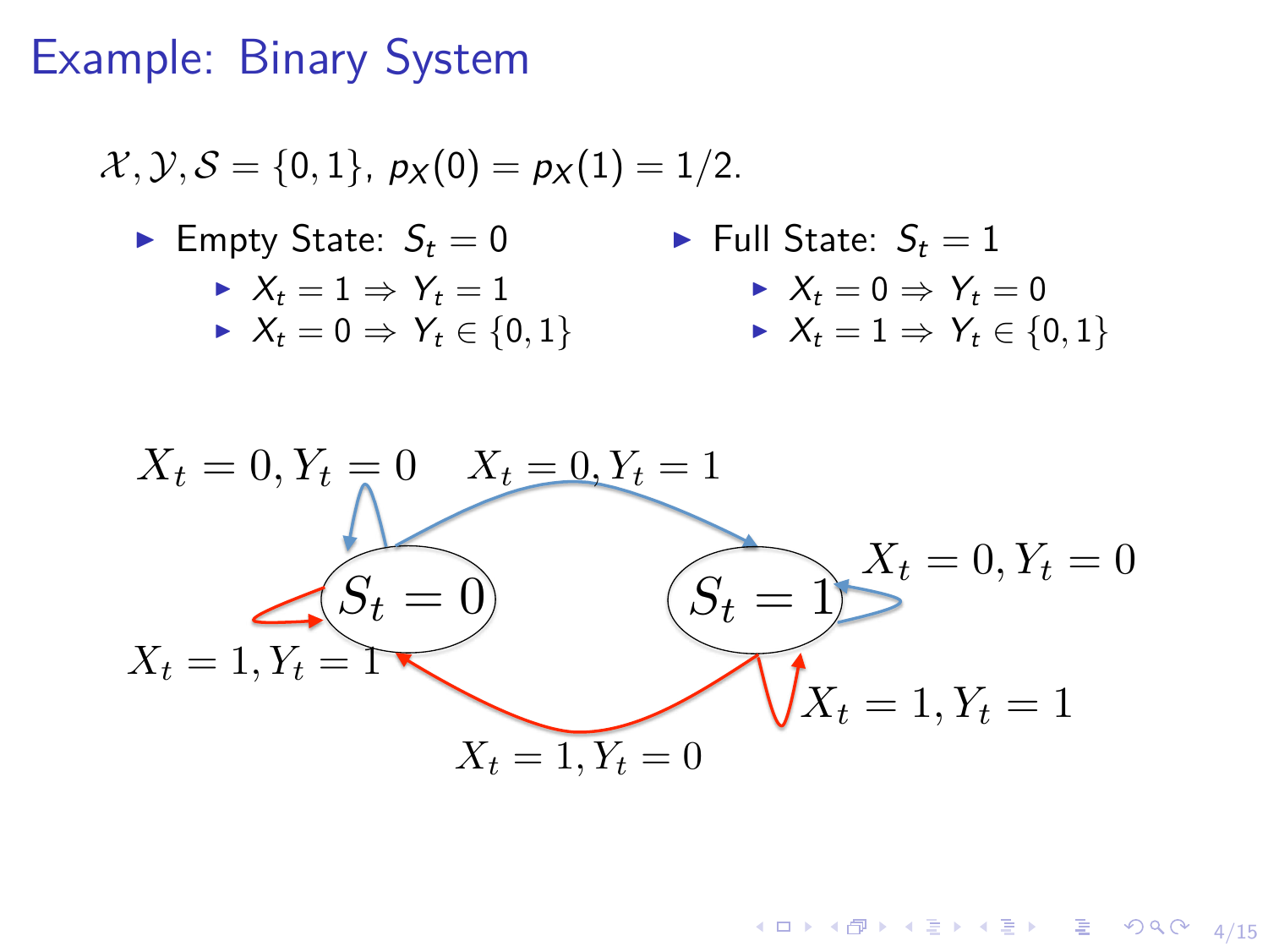#### Binary System Example Policies

$$
Policy 1: Y_t = X_t
$$

| $\ddot{}$ |                | 2 <sup>1</sup>    | 3 <sup>1</sup> | $(4+$                   |              | $5 \mid 6$     | $\overline{7}$   |
|-----------|----------------|-------------------|----------------|-------------------------|--------------|----------------|------------------|
|           | $\overline{0}$ |                   | $-1$           | $^{\circ}$ O $^{\circ}$ | $\mathbf{1}$ | $\overline{0}$ |                  |
| $S_t$     | 0 <sub>1</sub> | $+0$ <sup>+</sup> | $\overline{0}$ | $\pm$ 0 $^{-1}$         |              | $0 \mid 0$     | $\boldsymbol{0}$ |
| $Y_t$     | 0              |                   |                | $\overline{0}$          |              | $\Omega$       |                  |

$$
L_T = \frac{1}{T} I(X^T; Y^T) = 1
$$

4 ロ ▶ 4 @ ▶ 4 블 ▶ 4 블 ▶ - 블 - 외의에 - 5/15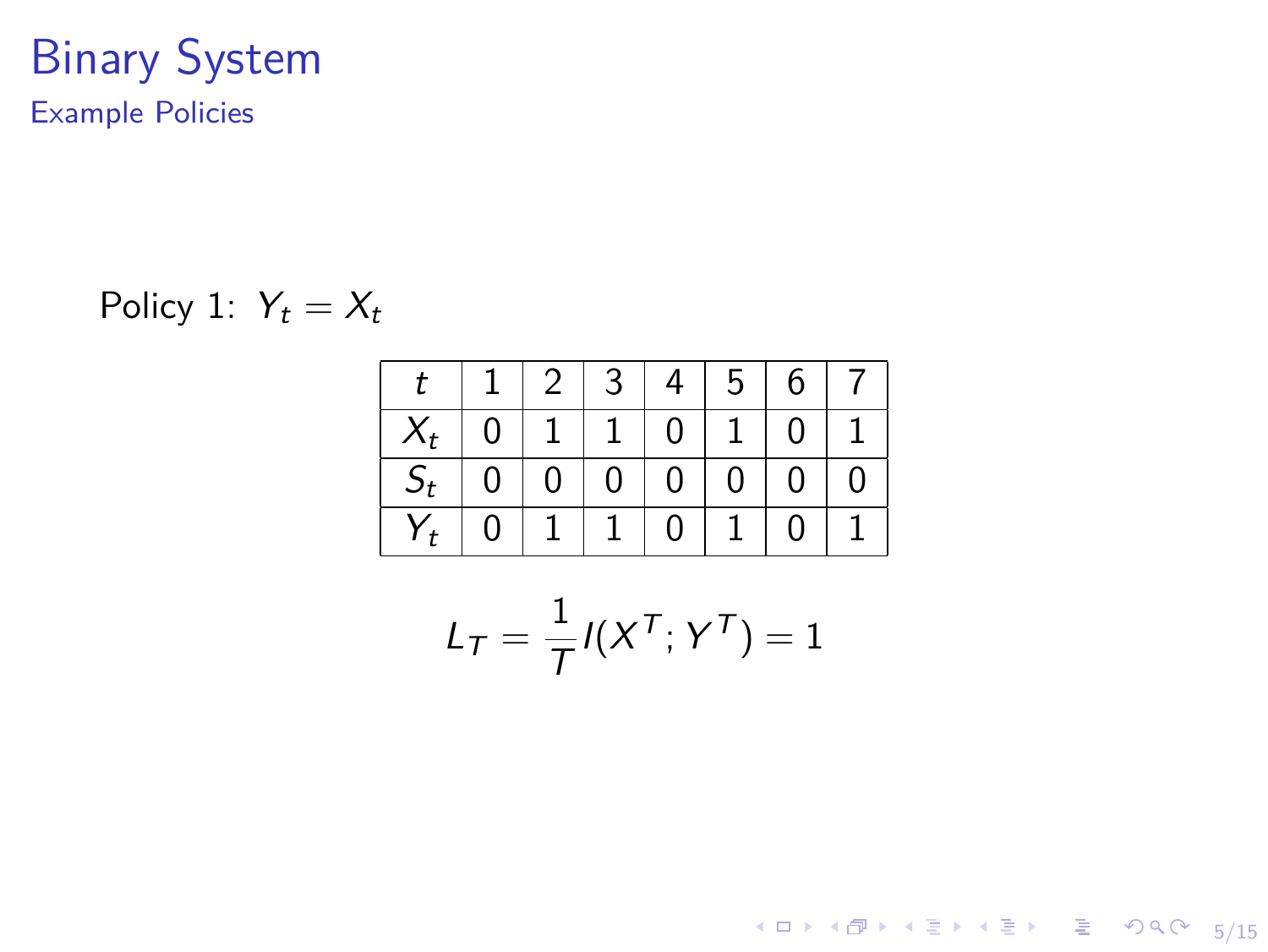# Binary System

Example Policies

$$
Policy 2: Y_t = \bar{S}_t
$$



|       |                | 2 <sup>1</sup> | 3 <sup>7</sup> | 4 <sub>1</sub> | 5 <sup>5</sup> | 6        |   |
|-------|----------------|----------------|----------------|----------------|----------------|----------|---|
| $X_t$ | $\overline{0}$ |                |                | $\Omega$       |                | $\Omega$ |   |
| $S_t$ | 0              |                | $\overline{0}$ | $\overline{0}$ |                | $\Omega$ |   |
|       |                | 0              |                |                | $\Omega$       |          | 0 |

 $L_{\mathcal{T}} = \frac{1}{\mathcal{T}} I(X^{\mathcal{T}}; Y^{\mathcal{T}})$  ?

4 ロ → 4 @ ▶ 4 블 → 4 블 → 1 를 → 9 Q Q + 5/15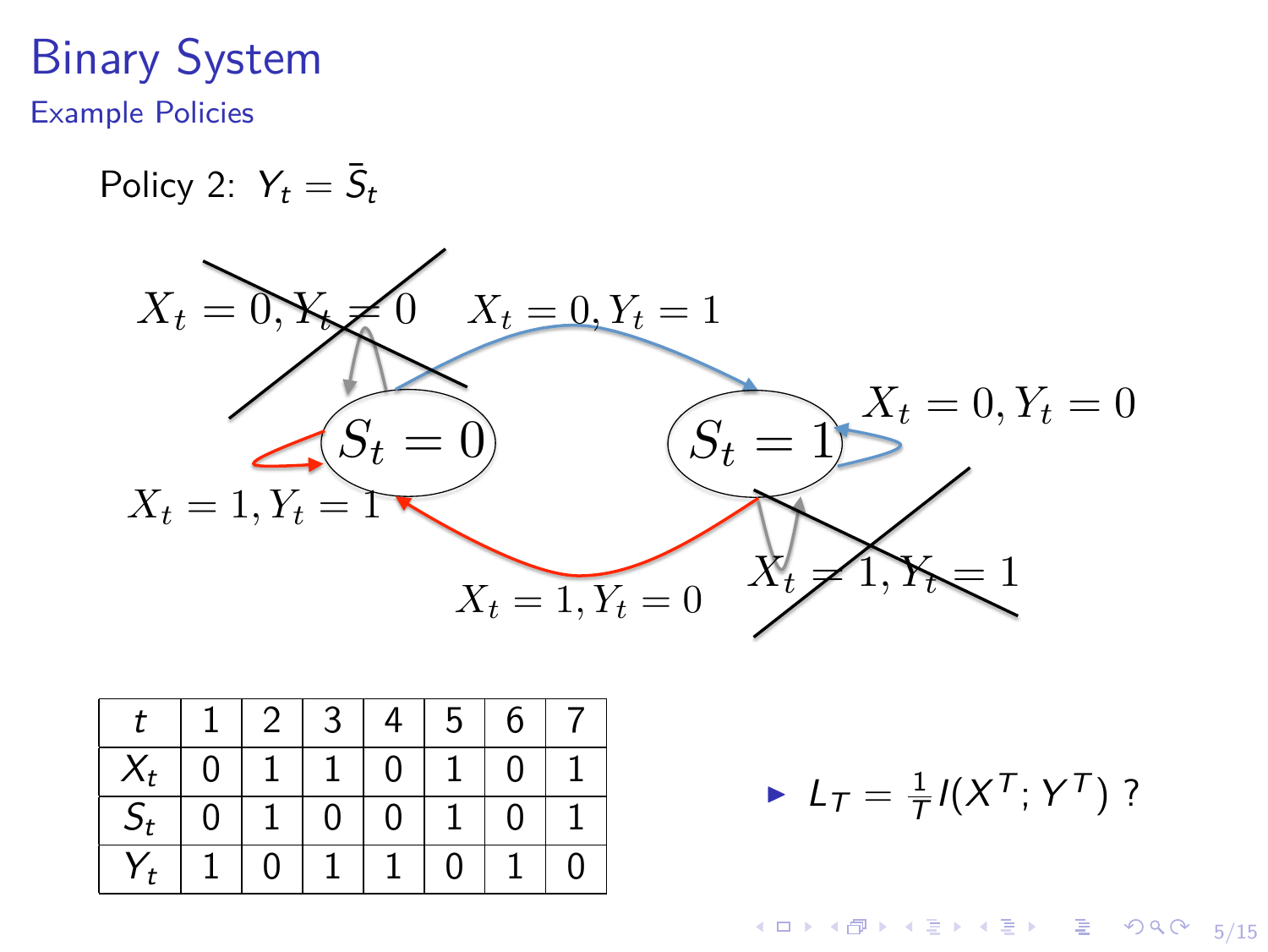## Binary System

#### Example Policies

$$
Policy 2: Y_t = \bar{S}_t
$$



|       |   | 2 <sup>1</sup> | 3              | 4              | 5 | 6        |   |
|-------|---|----------------|----------------|----------------|---|----------|---|
|       | 0 |                |                | $\overline{0}$ |   | $\Omega$ |   |
| $S_t$ | 0 |                | $\overline{0}$ | $\overline{0}$ |   | $\Omega$ |   |
|       |   | 0              |                |                | 0 |          | 0 |

K ロ > K 레 > K 코 > K 코 > 『코 → ⊙ 9 Q → 5/15  $L_{\mathcal{T}} = \frac{1}{\mathcal{T}} I(X^{\mathcal{T}}; Y^{\mathcal{T}})$  ?  $\blacktriangleright$   $Y_1^{\mathcal{T}} \Rightarrow S_1^{\mathcal{T}}$  is known  $\blacktriangleright$   $(Y_1^T, S_1^T) \Rightarrow X_1^{T-1}$  $\blacktriangleright$   $\frac{1}{\mathcal{T}} I(X^{\mathcal{T}}; Y^{\mathcal{T}}) \approx 1$  $\frac{1}{\mathcal{T}} I(X^{\mathcal{T}}; Y^{\mathcal{T}}) \approx 1$  $\frac{1}{\mathcal{T}} I(X^{\mathcal{T}}; Y^{\mathcal{T}}) \approx 1$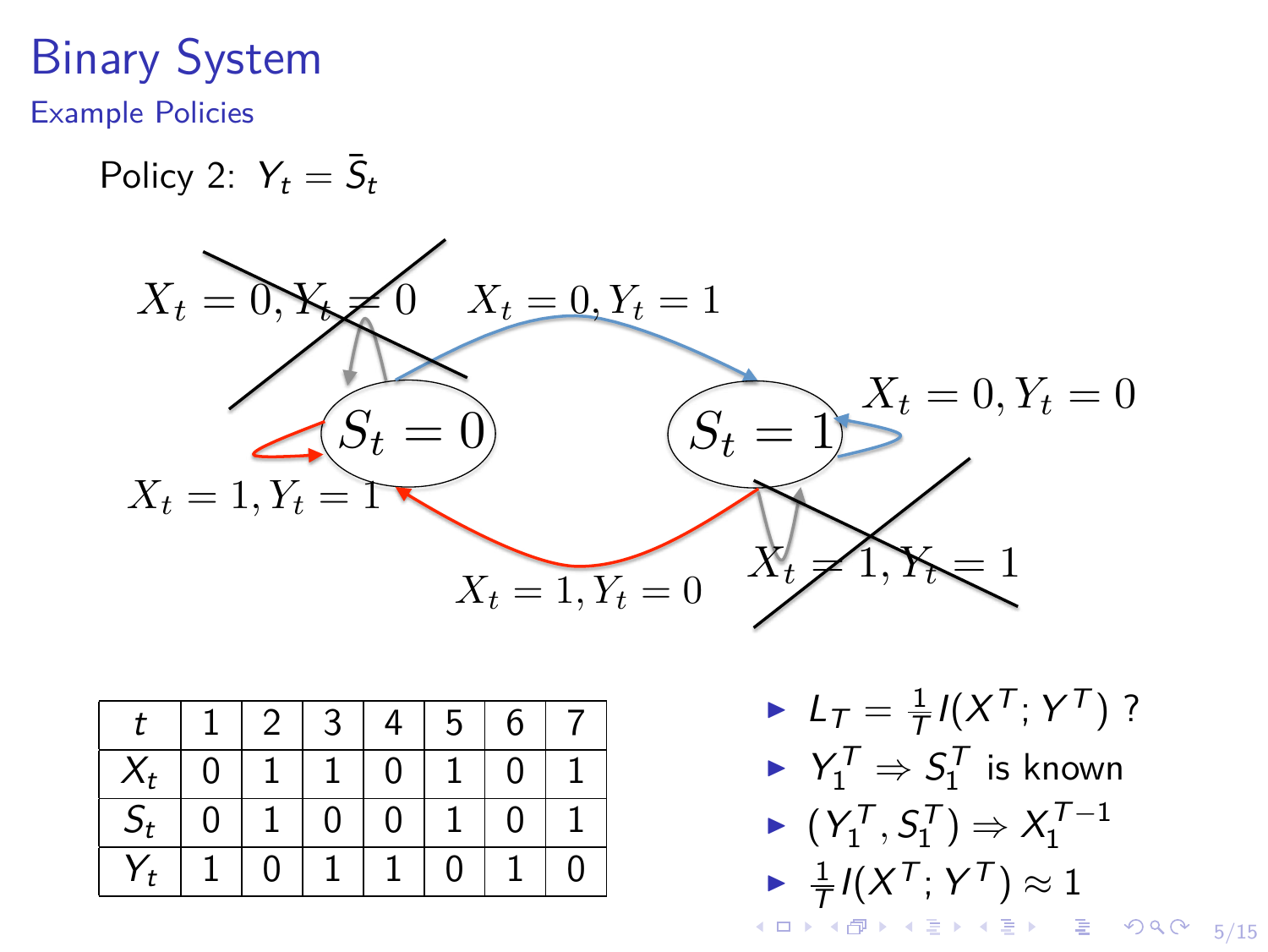## <span id="page-8-0"></span>Binary System

Example Policies

Policy 3: Randomized Policy

$$
\blacktriangleright \ \ q(Y_t = 0 | S_t = 0, X_t = 0) = q(Y_t = 1 | S_t = 0, X_t = 0) = 1/2
$$

$$
\blacktriangleright \ \ q(Y_t = 0 | S_t = 1, X_t = 1) = q(Y_t = 1 | S_t = 1, X_t = 1) = 1/2
$$



4 ロ ▶ 4 레 ▶ 4 로 ▶ 4 로 ▶ 그로 → 9 Q O + 5/15

- $\blacktriangleright$  Equiprobable Binary Input
- **E** Leakage Rate:  $L_{\infty} = 0.5$
- $\triangleright$  Optimality?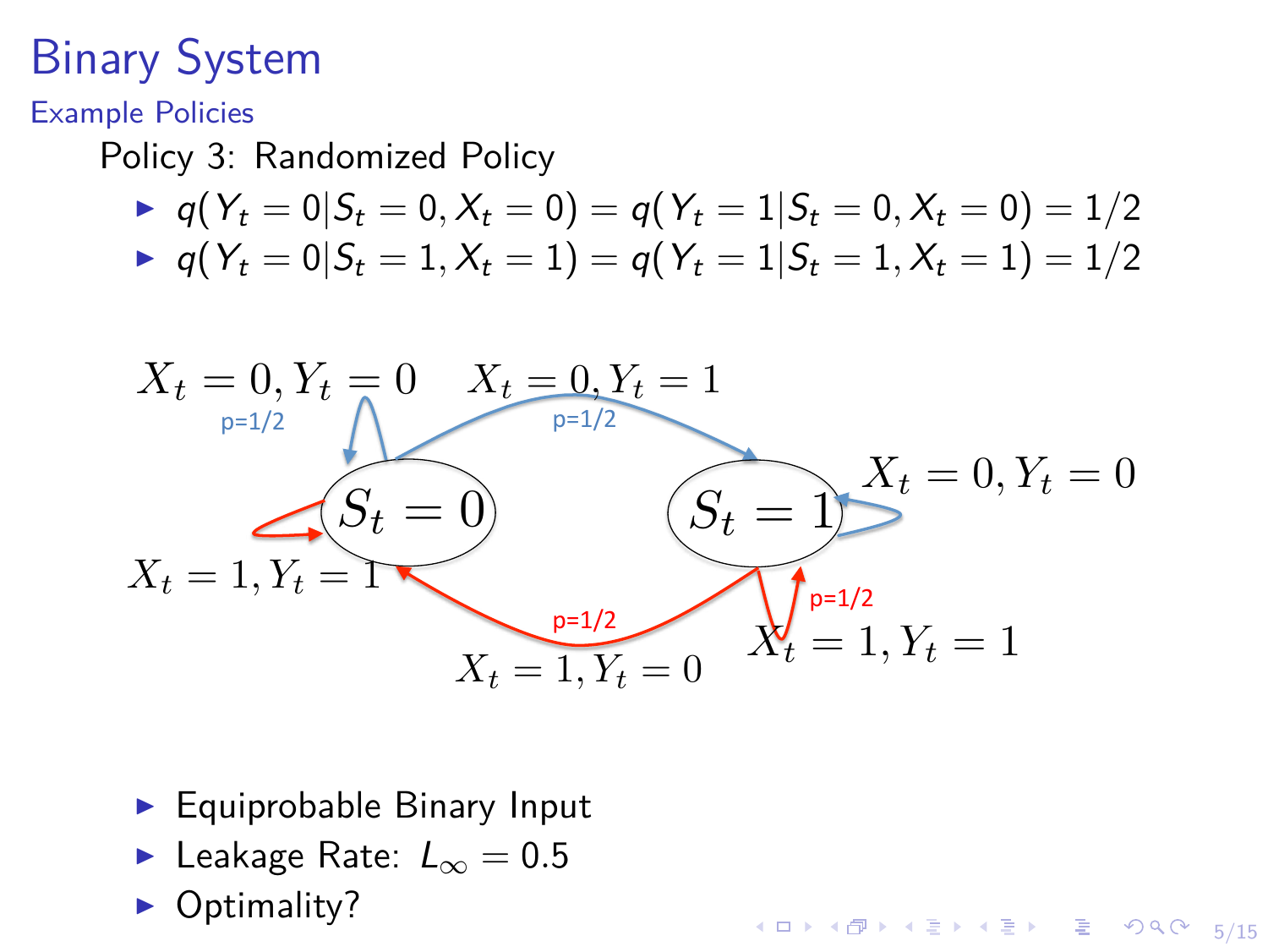### <span id="page-9-0"></span>Prior Work

- $\triangleright$  Kalogridis et al (2010): Rechargeable Battery for Privacy. Metrics such as clustering and regression.
- $\triangleright$  Varodayan and Khisti (2011): Mutual Information as a Privacy Metric, Binary Smart Meters Model, Randomized Policies, Numerical Simulation Technique
- $\triangleright$  Giaconi, Gunduz, and Poor (2015): Energy Harvesting/ Alternative Sources and Smart Meter Privacy
- $\triangleright$  Yao and Venkitasubramaniam (2013): Markov Decision Process
- $\triangleright$  Li-Khisti-Mahajan (2015, 2016): MDP, Identified optimal policy as a solution to a fixed point equation.

This Work: Information Theoretic Proof of Optimality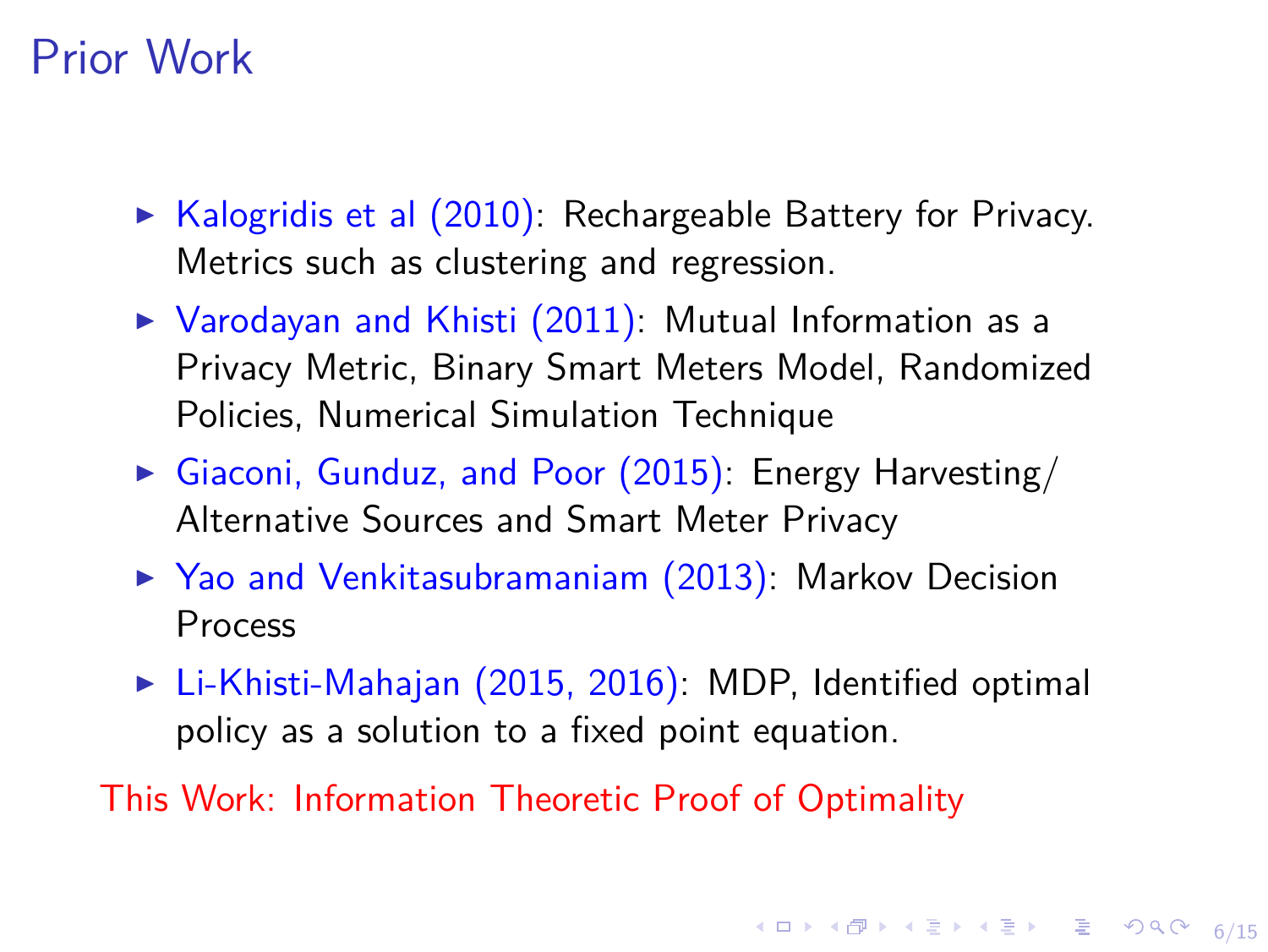#### <span id="page-10-0"></span>Problem Setup

Admissible charging policies:  $\mathbf{q} = (q_1, q_2, \dots) \in \mathcal{Q}_A$  where

$$
q_t(y_t \mid x^t, s^t, y^{t-1})
$$

Battery constraints:

$$
\sum_{y \in \mathcal{Y}_{\circ}(\mathsf{s}_t, \mathsf{x}_t)} q_t(y \mid x^t, s^t, y^{t-1}) = 1
$$

7/15

 $\text{where: } \mathcal{Y}_{\circ}(s_t, x_t) = \{y \in \mathcal{Y} : s_t - x_t + y \in \mathcal{S}\}.$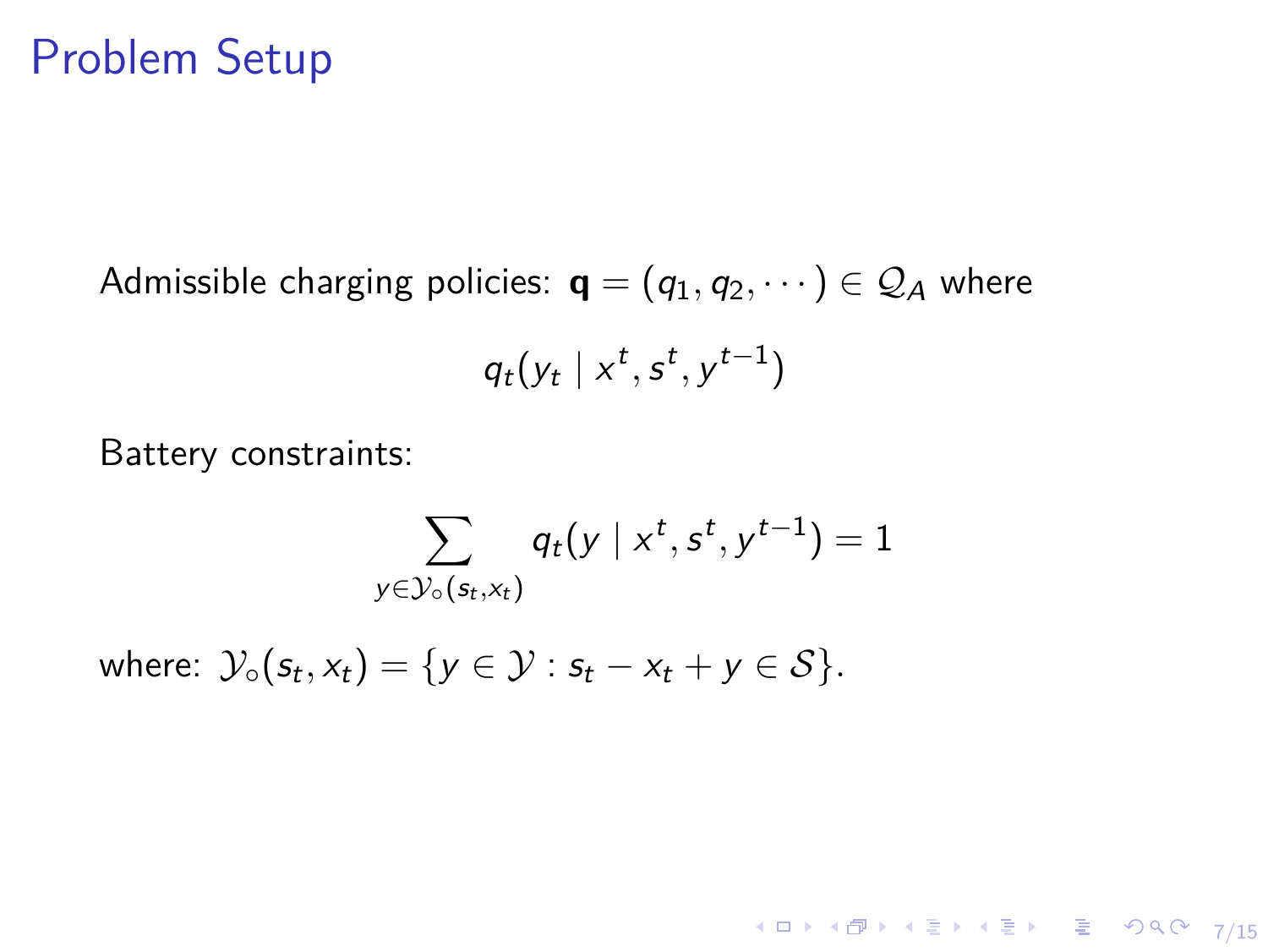### Problem Setup

Admissible charging policies:  $\mathbf{q} = (q_1, q_2, \dots) \in \mathcal{Q}_A$  where

$$
q_t(y_t \mid x^t, s^t, y^{t-1})
$$

Battery constraints:

$$
\sum_{y \in \mathcal{Y}_{\circ}(\mathsf{s}_t, \mathsf{x}_t)} q_t(y \mid x^t, s^t, y^{t-1}) = 1
$$

 $\text{where: } \mathcal{Y}_{\circ}(s_t, x_t) = \{y \in \mathcal{Y} : s_t - x_t + y \in \mathcal{S}\}.$ Joint probability distribution:

$$
\mathbb{P}^{\mathbf{q}}(S^{\mathsf{T}} = s^{\mathsf{T}}, X^{\mathsf{T}} = x^{\mathsf{T}}, Y^{\mathsf{T}} = y^{\mathsf{T}})
$$
  
=  $P_{S_1}(s_1)P_{X_1}(x_1)q_1(y_1 | x_1, s_1) \prod_{t=2}^{\mathsf{T}} \left[ 1_{s_t} \{s_{t-1} - x_{t-1} + y_{t-1}\}\right. \\ \times P_X(x_t)q_t(y_t | x^t, s^t, y^{t-1}) \right].$ 

Finite horizon Leakage rate:  $\frac{1}{\mathcal{T}}$  $\frac{1}{\mathcal{T}}$  $\frac{1}{\mathcal{T}}$ /¶ $(S_1, X^{\mathcal{T}}; Y^{\mathcal{T}})$  $(S_1, X^{\mathcal{T}}; Y^{\mathcal{T}})$  $(S_1, X^{\mathcal{T}}; Y^{\mathcal{T}})$  $(S_1, X^{\mathcal{T}}; Y^{\mathcal{T}})$ proposition is the second  $_{7/15}$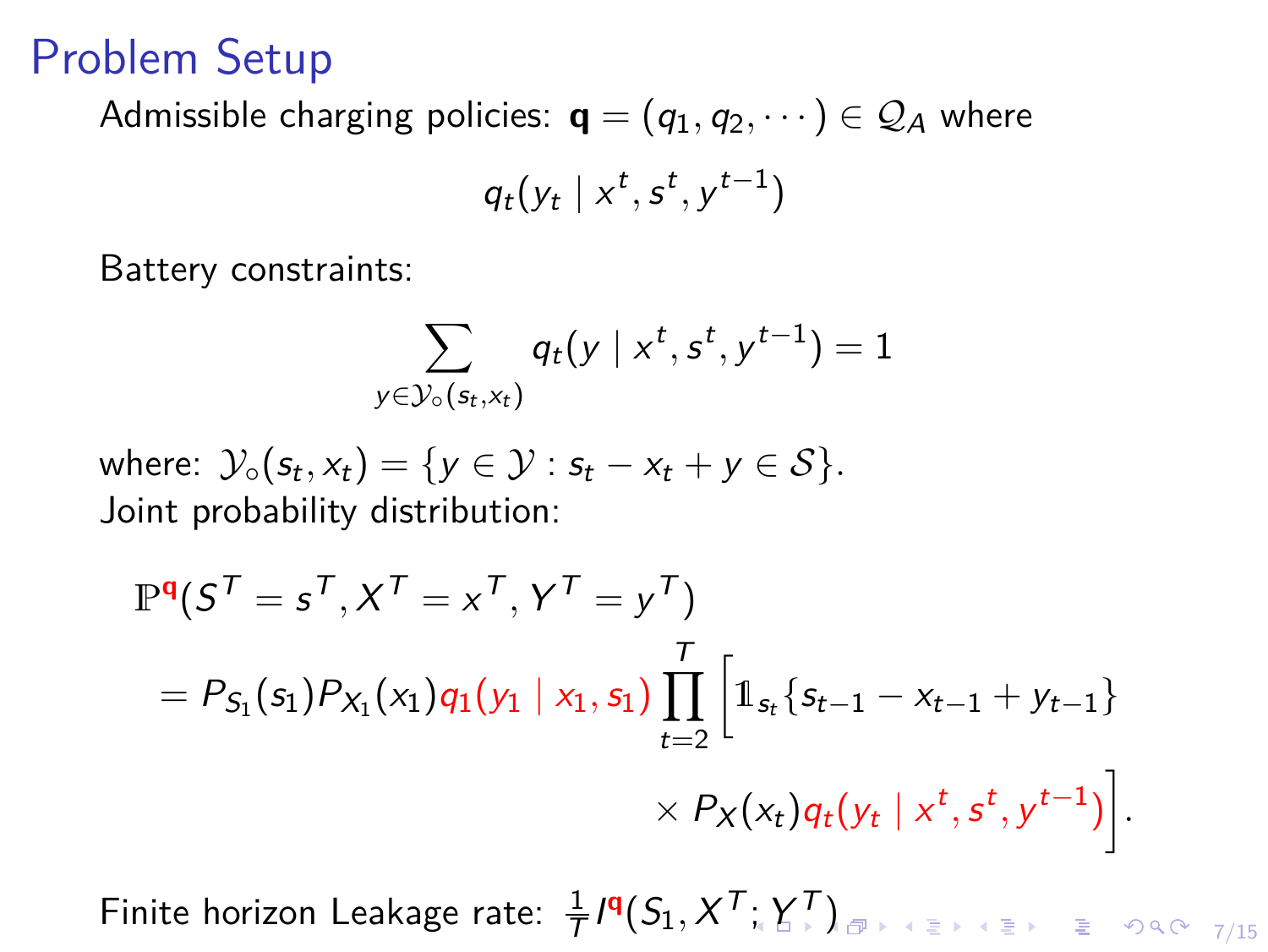### <span id="page-12-0"></span>Main Result

#### Problem *Find*  $\mathbf{q} \in \mathcal{Q}_A$  *to minimize the infinite horizon leakage rate*

$$
L_{\infty}(\mathbf{q}) := \lim_{T \to \infty} \frac{1}{T} I^{\mathbf{q}}(S_1, X^T; Y^T).
$$

8/15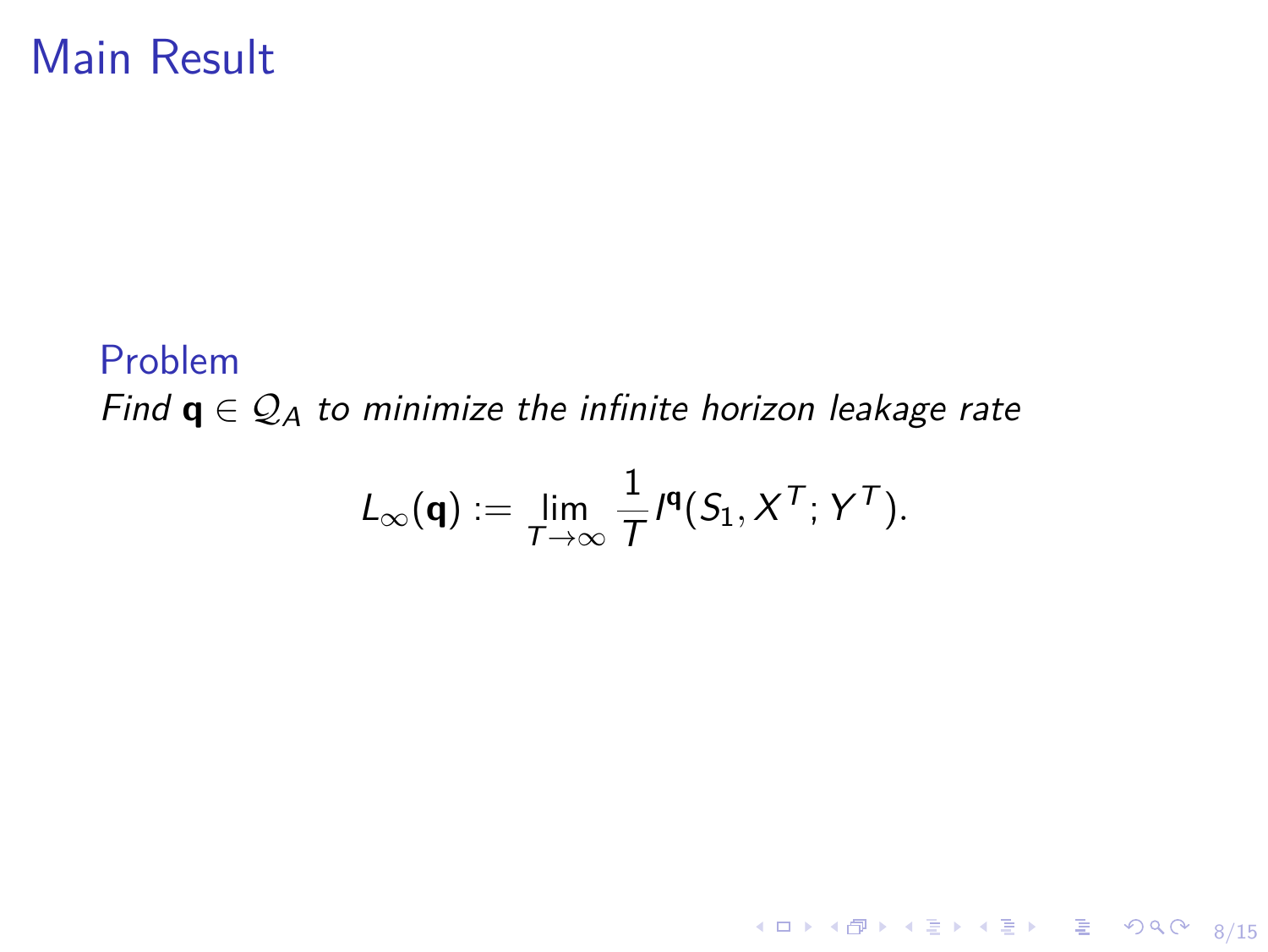### Main Result

#### Problem

*Find*  $\mathbf{q} \in \mathcal{Q}_A$  to minimize the infinite horizon leakage rate

$$
L_{\infty}(\mathbf{q}) := \lim_{T \to \infty} \frac{1}{T} I^{\mathbf{q}}(S_1, X^T; Y^T).
$$

#### Theorem

*The minimum leakage rate is given by:*

$$
L_{\infty}^{\star} = \min_{\mathbb{P}_{S}(\cdot)} I(S - X; X)
$$
 (1)

*where*  $X \sim \mathbb{P}_X(\cdot)$  *is independent of S. The optimal policy is a time invariant, memoryless policy:*

$$
q^*(y|x,s) = \frac{\mathbb{P}_X(y)\mathbb{P}_S^*(y+s-x)}{\mathbb{P}_{S-X}^*(s-x)}
$$

where  $\mathbb{P}^{\star}_{\mathsf{S}}(\cdot)$  achieves the minimum abo[ve.](#page-12-0) By a service of the service  $s_{/15}$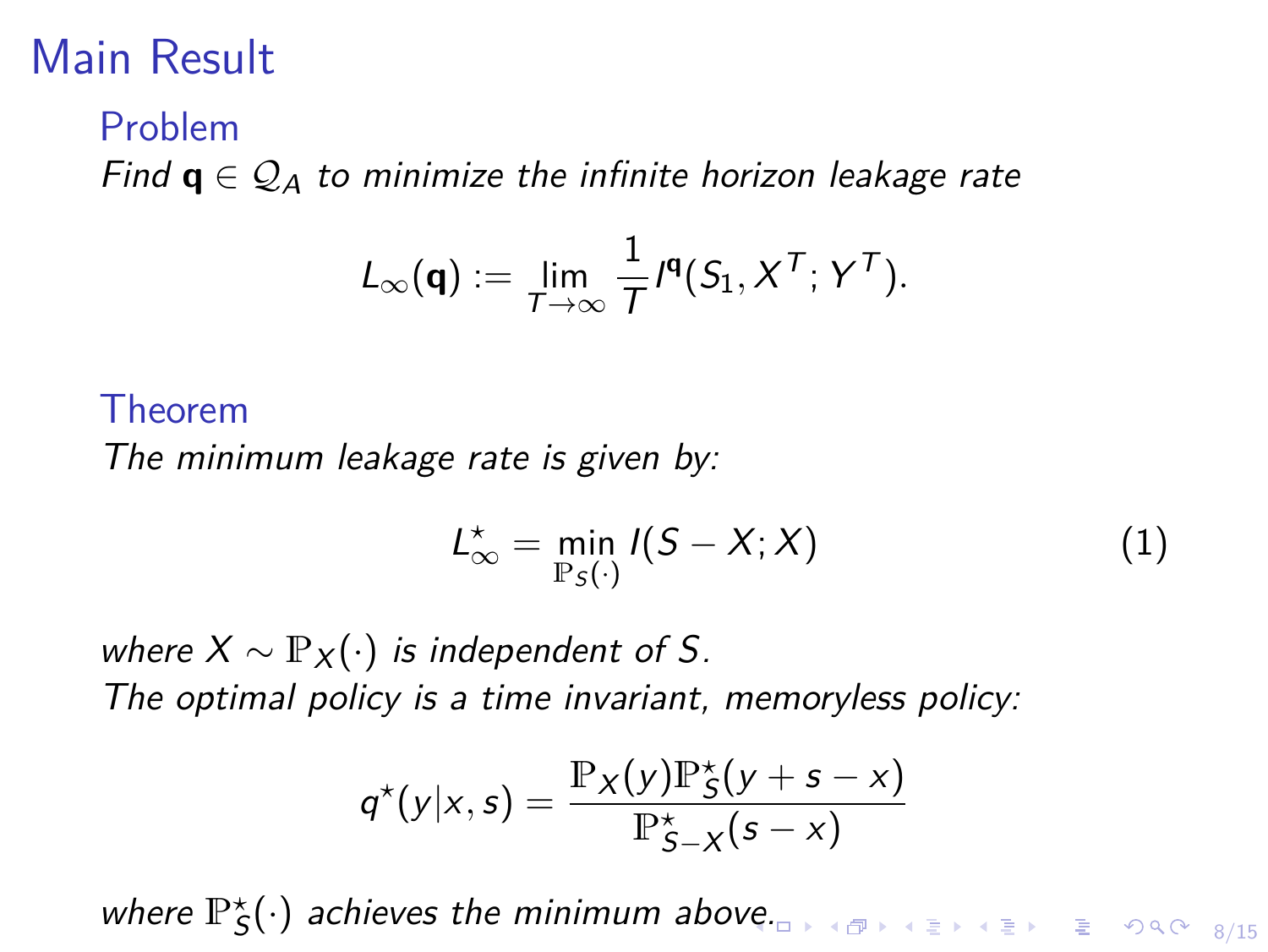#### Remarks

Properties of Optimal Policy:

$$
q^*(y|x,s) = \frac{\mathbb{P}_X(y)\mathbb{P}_S^*(y+s-x)}{\mathbb{P}_{S-X}^*(s-x)}
$$

- $\blacktriangleright$  Stationary and Memoryless:  $q_t(y_t|x^t, s^t) = q(y_t|x_t, s_t)$
- ► Invariance:  $S_1 \sim \mathbb{P}^{\star}_{\mathcal{S}}(\cdot)$  then  $S_t \sim \mathbb{P}^{\star}_{\mathcal{S}}(\cdot)$  and  $S_t \perp Y^{t-1}$
- $\blacktriangleright \mathbb{P}_{Y}(\cdot)$  must have the same support as  $\mathbb{P}_{X}(\cdot)$ . Thus it suffices to use  $\mathcal{V} = \mathcal{X}$ .

4 ロ ▶ 4 레 ▶ 4 로 ▶ 4 로 ▶ 그로 → 9 9 0 0 9/15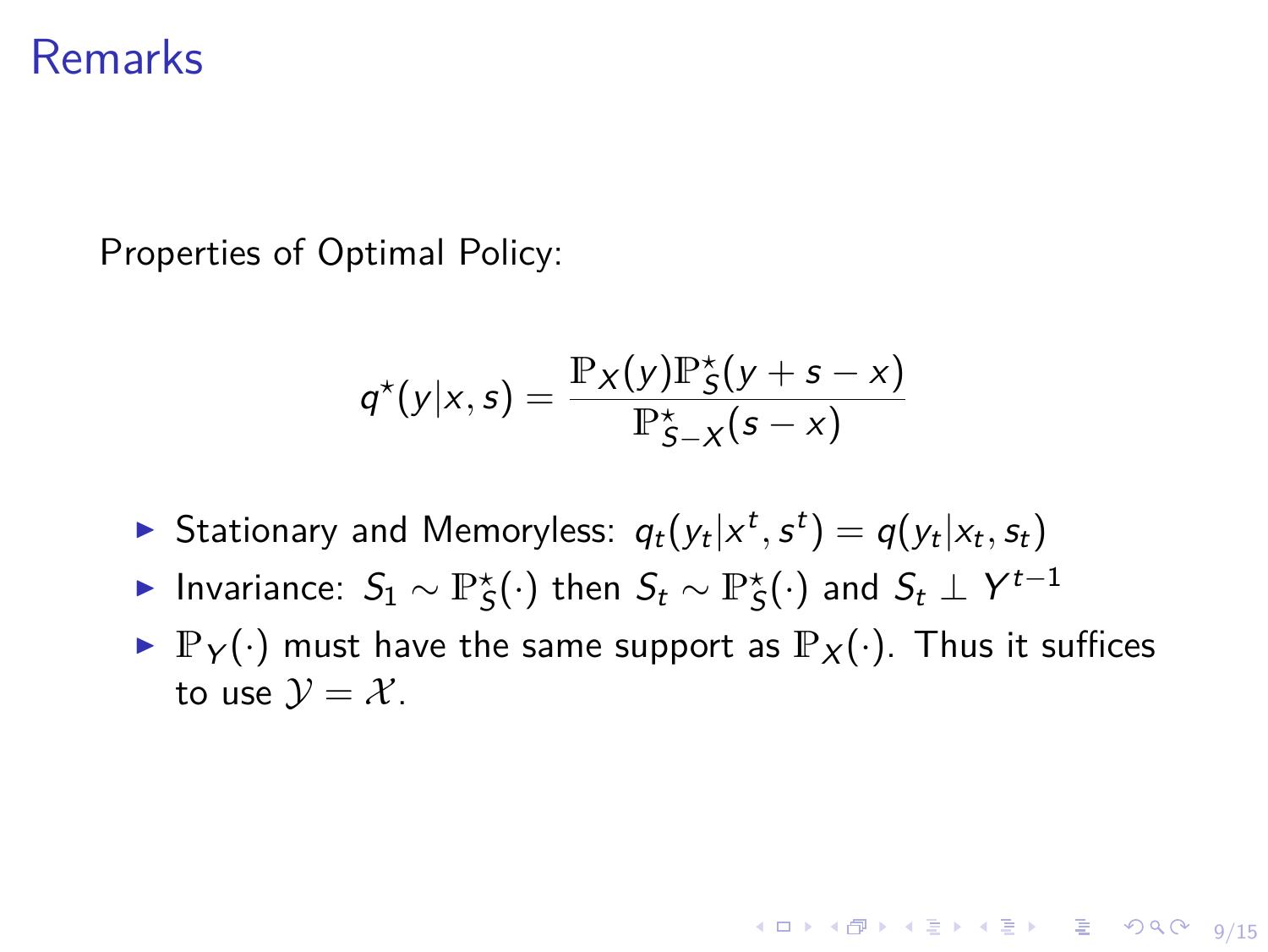### Remarks

Properties of Optimal Policy:

$$
q^*(y|x,s) = \frac{\mathbb{P}_X(y)\mathbb{P}_S^*(y+s-x)}{\mathbb{P}_{S-X}^*(s-x)}
$$

- $\blacktriangleright$  Stationary and Memoryless:  $q_t(y_t|x^t, s^t) = q(y_t|x_t, s_t)$
- ► Invariance:  $S_1 \sim \mathbb{P}^{\star}_{\mathcal{S}}(\cdot)$  then  $S_t \sim \mathbb{P}^{\star}_{\mathcal{S}}(\cdot)$  and  $S_t \perp Y^{t-1}$
- $\blacktriangleright$   $\mathbb{P}_{Y}(\cdot)$  must have the same support as  $\mathbb{P}_{X}(\cdot)$ . Thus it suffices to use  $\mathcal{V} = \mathcal{X}$ .

Example:

- Binary System  $\mathcal{X} = \mathcal{Y} = \mathcal{S} = \{0, 1\}$
- **Equiprobable Input:**  $\mathbb{P}_X(X=0) = \mathbb{P}_X(X=1) = 1/2$

$$
\blacktriangleright \ \mathbb{P}^{\star}_{\mathcal{S}_1} ( \mathcal{S}_1 = 0) = \mathbb{P}^{\star}_{\mathcal{S}_1} ( \mathcal{S}_1 = 1) = 1/2
$$

 $\bullet$   $q^*(Y_1 = 0 | X_1 = S_1) = q^*(Y_1 = 1 | X_1 = S_1) = 1/2$ 

4 ロ > 4 레 > 4 로 > 4 로 > 로 + 9 Q O + 9/15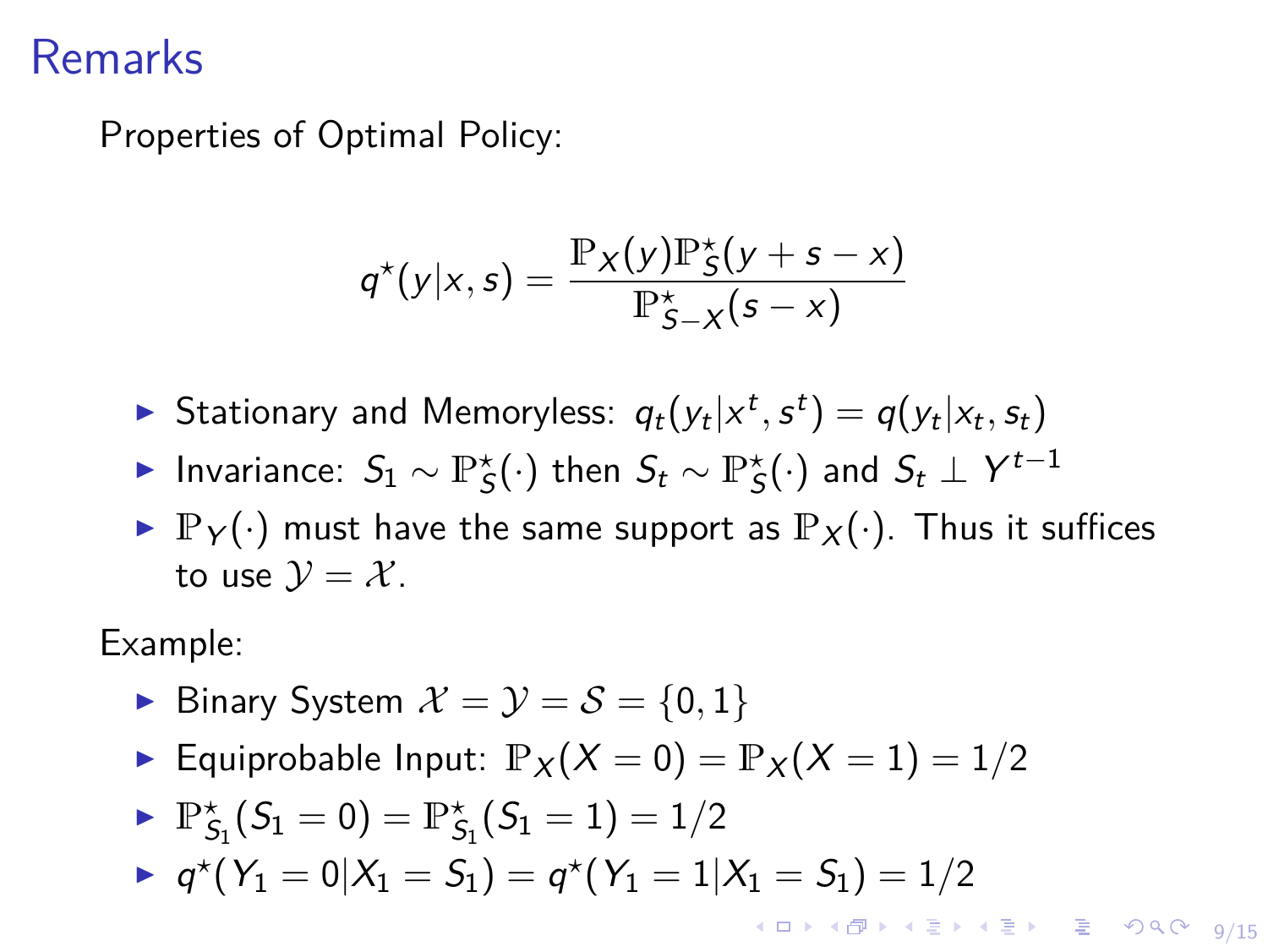#### Definition (Invariance property)

Given an initial battery state distribution  $\mathbb{P}_{\mathcal{S}_1}$ , a stationary memoryless policy **q** satisfies the invariance property if

$$
\mathbb{P}^{\mathsf{q}}(S_2 = s_2 | Y_1 = y_1) = \mathbb{P}_{S_1}(S_1 = s_2), \ \forall s_2 \in \mathcal{S}, y_1 \in \hat{\mathcal{Y}}
$$

10 → 1日 → 1월 → 1월 → 1월 → 10/15

where  $\mathcal{\hat{Y}} := \{ \mathcal{\bm{y}}: \mathcal{\bm{P}_{Y_1}}(\mathcal{\bm{y_1}}) > 0\}.$  We call such a policy as a **Stationary Posterior Policy**.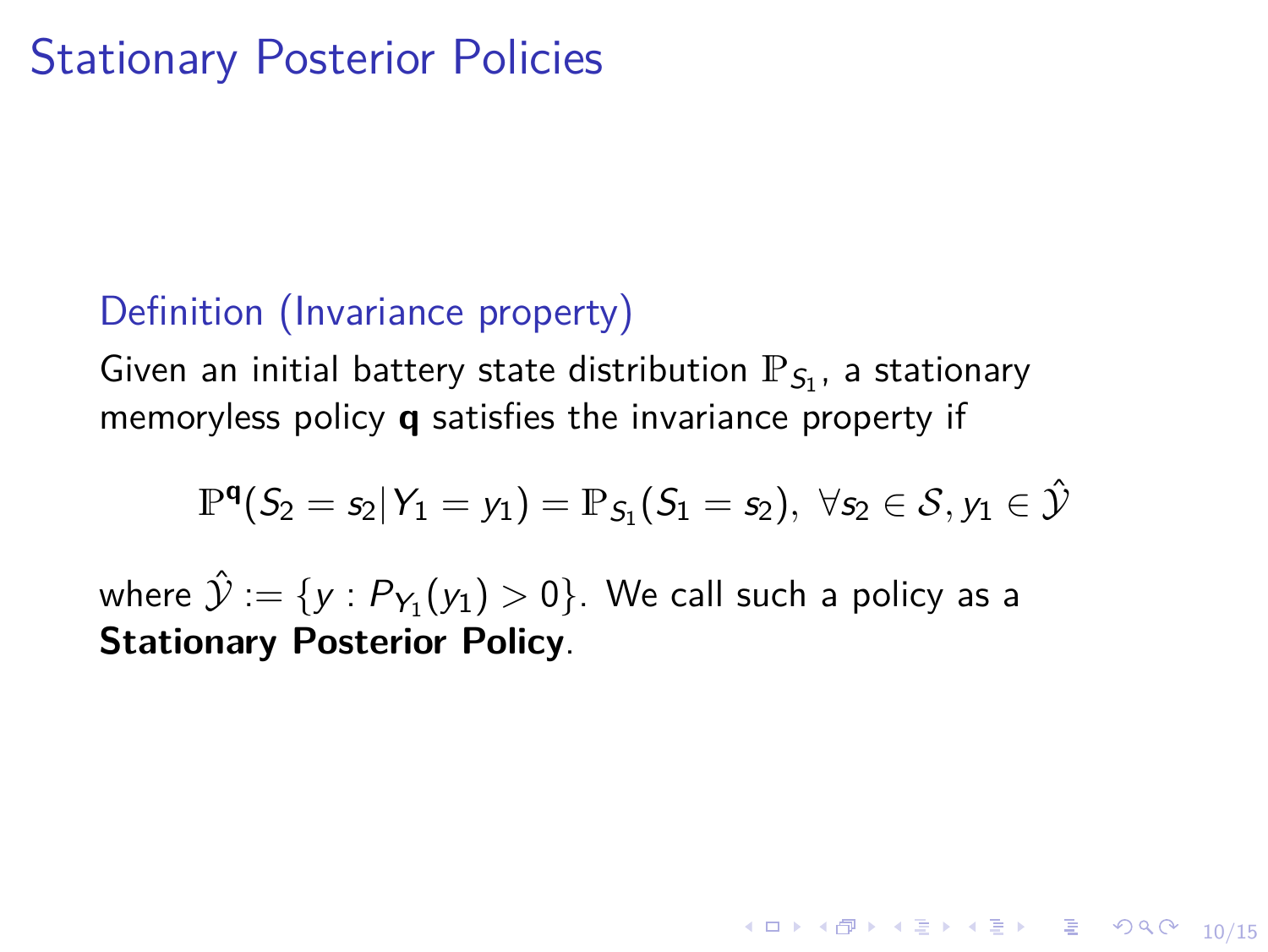### Stationary Posterior Policies

#### Definition (Invariance property)

Given an initial battery state distribution  $\mathbb{P}_{\mathcal{S}_1}$ , a stationary memoryless policy **q** satisfies the invariance property if

$$
\mathbb{P}^{\mathsf{q}}( \mathcal{S}_2 = \mathcal{s}_2 | \mathcal{Y}_1 = \mathcal{y}_1 ) = \mathbb{P}_{\mathcal{S}_1}( \mathcal{S}_1 = \mathcal{s}_2 ), \,\, \forall \mathcal{s}_2 \in \mathcal{S}, \mathcal{y}_1 \in \hat{\mathcal{Y}}
$$

where  $\mathcal{\hat{Y}} := \{ \mathcal{\bm{y}}: \mathcal{\bm{P}_{Y_1}}(\mathcal{\bm{y_1}}) > 0\}.$  We call such a policy as a **Stationary Posterior Policy**.

#### Lemma

*For a stationary posterior policy:*

$$
L_\infty(\textbf{q})= \textbf{1}^{\textbf{q}}(S_1,X_1;\, Y_1),
$$

10/15

 $\text{where } (S_1, X_1, Y_1) \sim \mathbb{P}_{S_1}(s_1)\mathbb{P}_X(x_1)q(y_1|x_1, s_1).$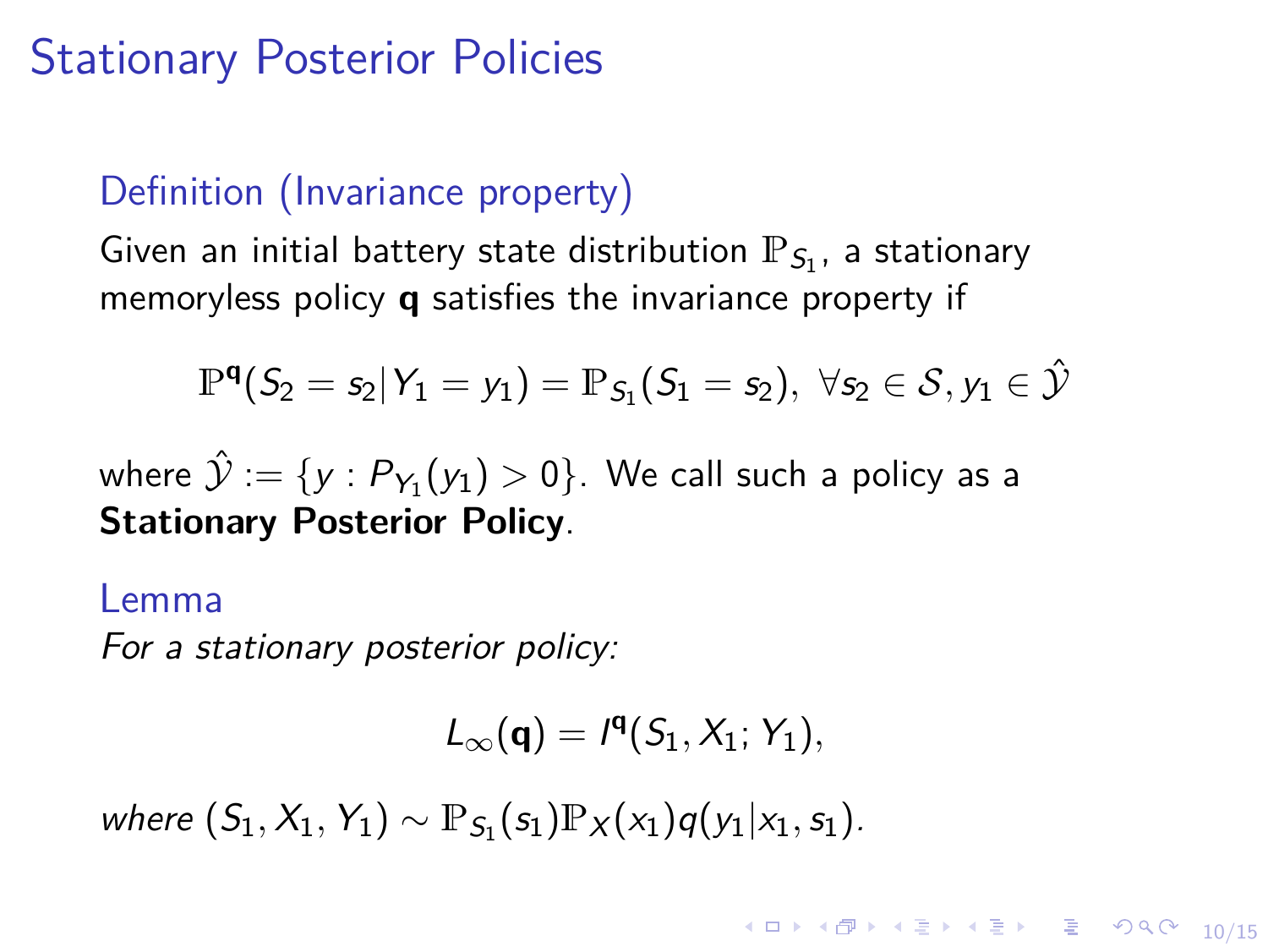#### Stationary Posterior Policies

#### Lemma

An initial battery distribution  $\mathbb{P}_{\mathcal{S}_1}$  and a stationary memoryless *policy* **q** = (*q, q,...*) *satisfies the invariance property i*ff *for each*  $(s_2, y_1) \in S \times \mathcal{X}$ , we have

$$
\mathbb{P}_{S_1}(s_2)\mathbb{P}_X(y_1)=\sum_{(\tilde{x}_1,\tilde{s}_1)\in\mathcal{D}(s_2-y_1)}q(y_1|\tilde{x}_1,\tilde{s}_1)\mathbb{P}_X(\tilde{x}_1)\mathbb{P}_{S_1}(\tilde{s}_1).
$$

*where*

$$
\mathcal{D}(w) := \{(x,s) \in \mathcal{X} \times \mathcal{S} : s - x = w\}.
$$

11/15 12 14 14 14 14 15 14 15 14 15 14 15 14 15 15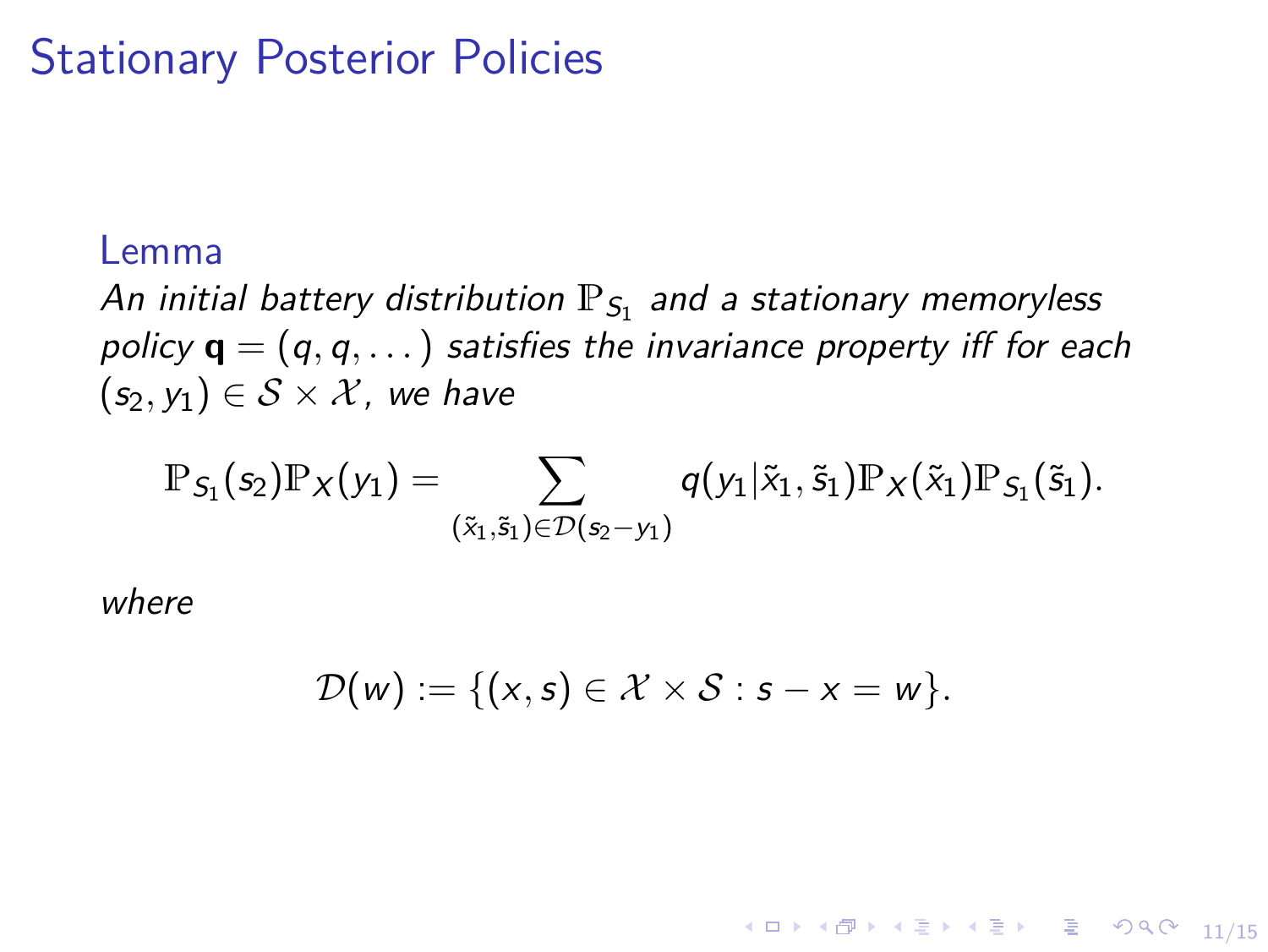### Optimal Stationary Posterior Policy

#### Lemma (Optimal stationary posterior policy) Given a fixed  $\mathbb{P}_{S_1}$  the optimal policy satisfying the invariance *property is*

$$
q^*(y|x,s) = \frac{\mathbb{P}_X(y)\mathbb{P}_{S_1}(y+s-x)}{\mathbb{P}_{S_1-X_1}(s-x)}
$$

*achieving a leakage rate of*

$$
\mathit{L}_{\infty}(\bm{q}^*) = \mathit{I}(S_1 - X_1; X_1)
$$

10 → 11만 → 11만 → 12 → 12 + 2 → 9 0 0 + 12/15

 $where (S_1, X_1) \sim \mathbb{P}_{S_1}(s_1)Q(x_1).$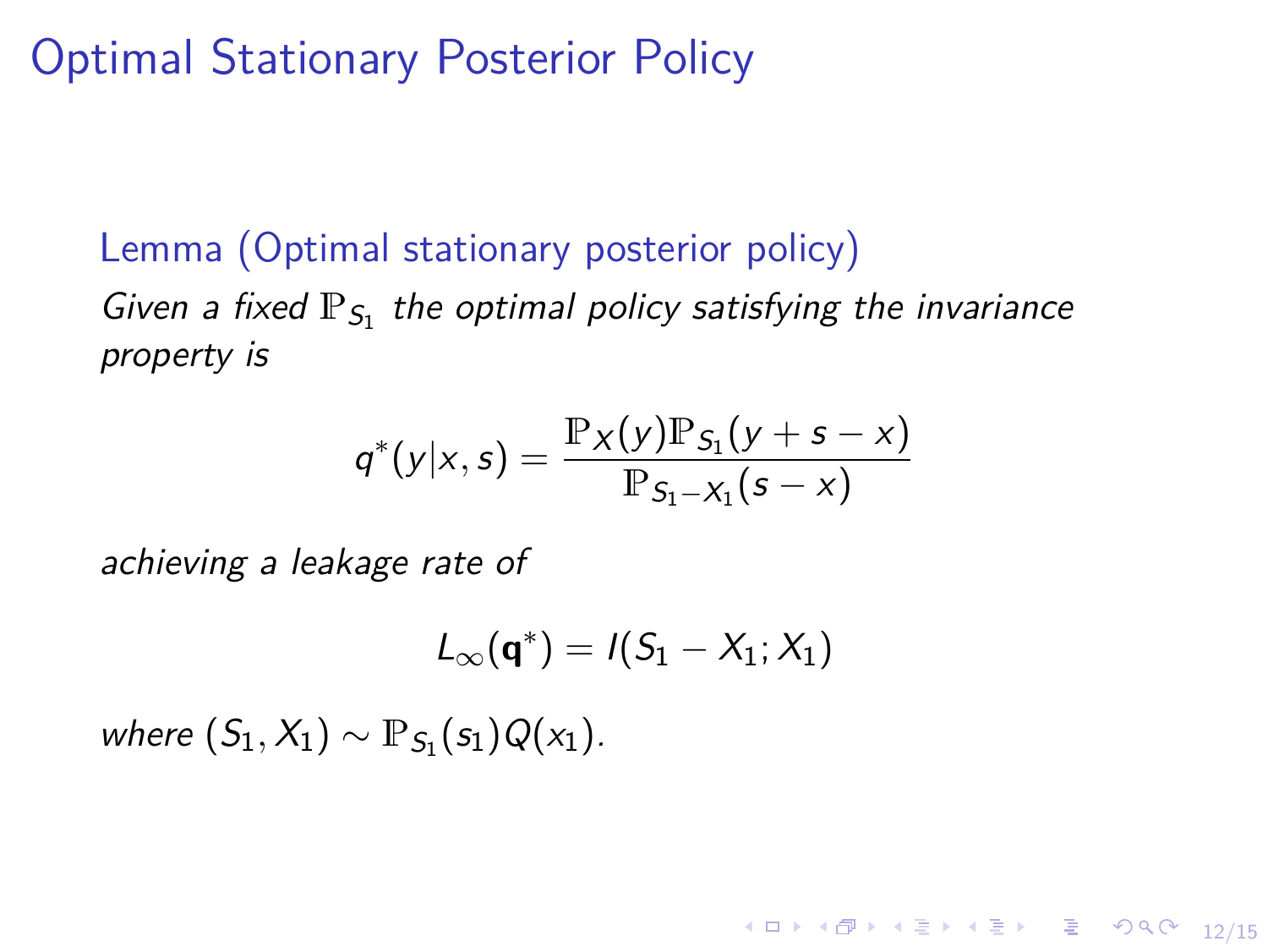### Converse

$$
I(S_1, X^T; Y^T) = \sum_{t=1}^T I(S_1, X^T; Y_t | Y^{t-1})
$$
  
\n
$$
= \sum_{t=1}^T I(S_1, X^t; Y_t | Y^{t-1})
$$
 (Causality)  
\n
$$
= \sum_{t=1}^T I(S^t, X^t; Y_t | Y^{t-1})
$$
 (S<sub>t+1</sub> = S<sub>t</sub> - X<sub>t</sub> + Y<sub>t</sub>)  
\n
$$
\geq \sum_{t=1}^T I(S_t, X_t; Y_t | Y^{t-1})
$$
 (I( ; )  $\geq 0$ )  
\n
$$
\geq \sum_{t=1}^T I(S_t - X_t; Y_t | Y^{t-1})
$$
 (Data Processing Inequality)

13/15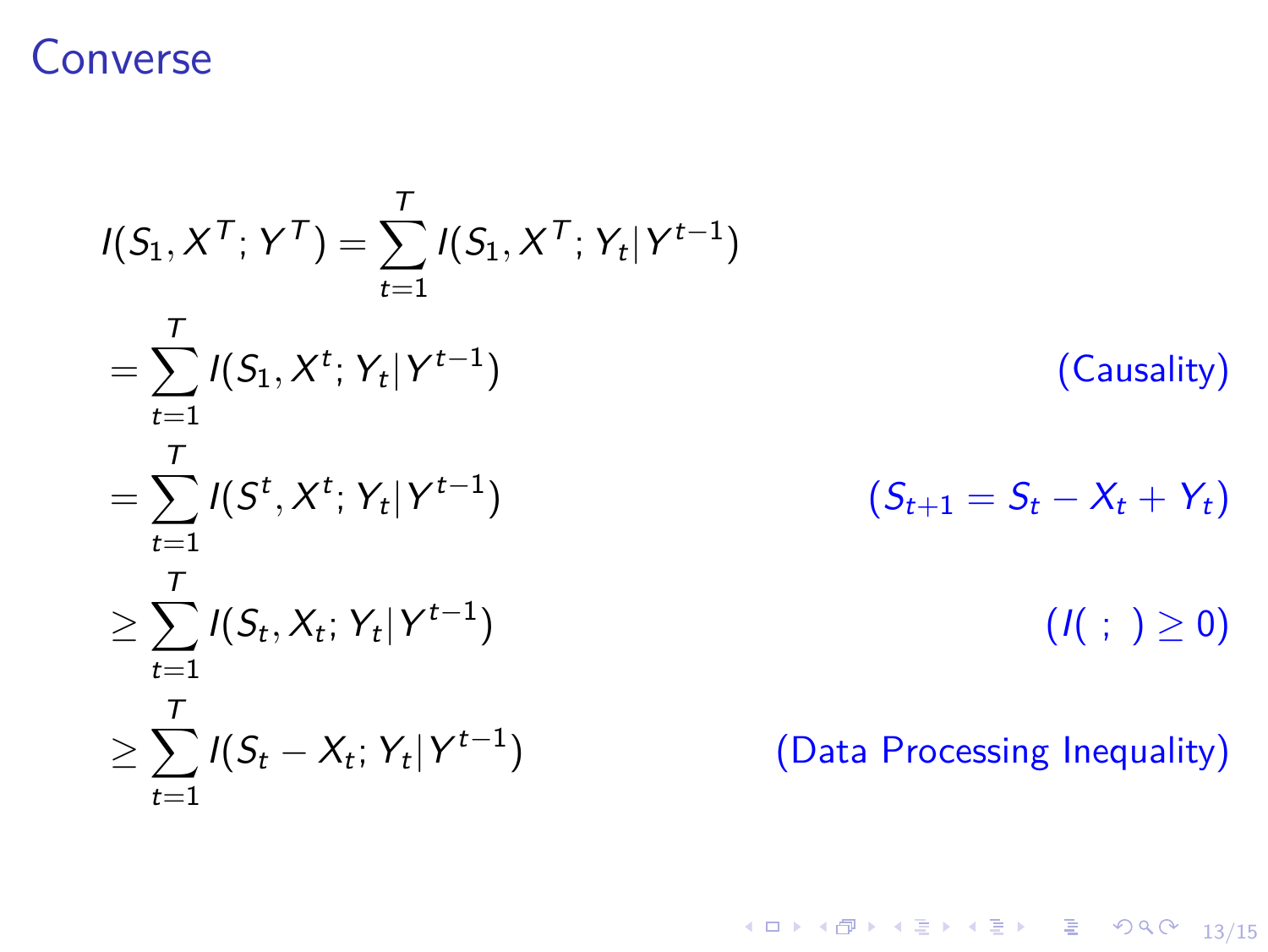### Converse

Lemma  
If 
$$
X_t
$$
 is i.i.d. and  $S_{t+1} = S_t - X_t + Y_t$  then:  

$$
I(S_t - X_t; Y_t | Y^{t-1}) = H(S_t - X_t | Y^{t-1}) - H(S_{t+1} - X_{t+1} | Y^t, X_{t+1})
$$

$$
I(S_t - X_t; Y_t | Y^{t-1}) = H(S_t - X_t; Y_t | Y^{t-1}) - H(S_t - X_t | Y^t)
$$
  
=  $H(S_t - X_t | Y^{t-1}) - H(S_t - X_t + Y_t | Y^t)$   
=  $H(S_t - X_t | Y^{t-1}) - H(S_{t+1} | Y^t)$   
=  $H(S_t - X_t | Y^{t-1}) - H(S_{t+1} | Y^t, X_{t+1})$   
=  $H(S_t - X_t | Y^{t-1}) - H(S_{t+1} - X_{t+1} | Y^t, X_{t+1})$ 

4 ロ ▶ 4 @ ▶ 4 로 ▶ 4 로 ▶ - 로 - 9 9 0 13/15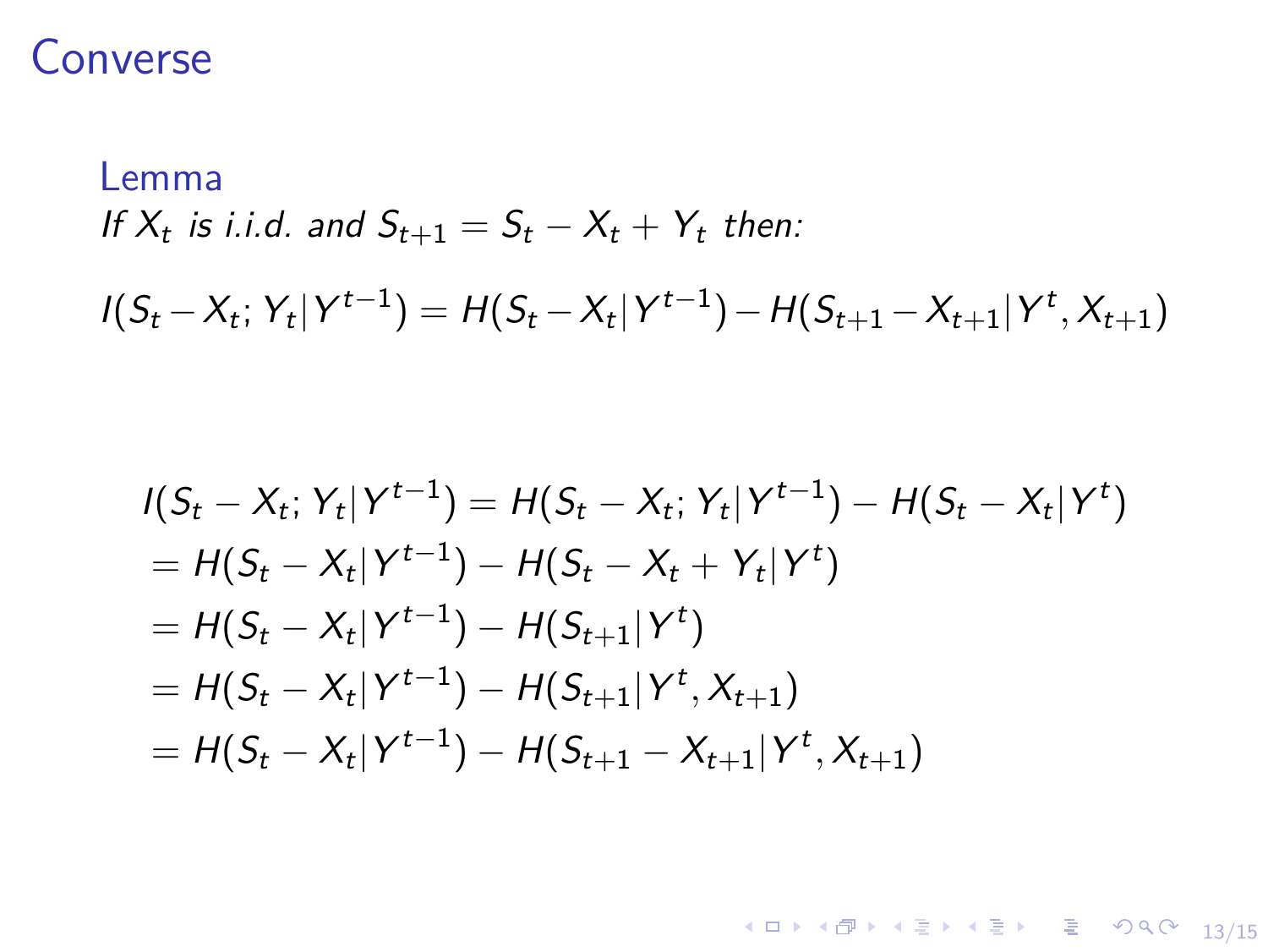### Converse

$$
I(S_1, X^{\mathsf{T}}; Y^{\mathsf{T}}) \geq \sum_{t=1}^{\mathsf{T}} I(S_t - X_t; Y_t | Y^{t-1})
$$
  

$$
\geq H(S_1 - X_1) + \sum_{t=2}^{\mathsf{T}} I(S_t - X_t; X_t | Y^{t-1}) - H(S_{\mathsf{T}} - X_{\mathsf{T}} | Y^{\mathsf{T}})
$$

$$
L_{\infty}^{*} = \min_{\mathbf{q} \in \mathcal{Q}_{A}} \lim_{T \to \infty} \frac{1}{T} I^{\mathbf{q}}(S_{1}, X^{T}; Y^{T})
$$
  
\n
$$
\geq \min_{\mathbf{q} \in \mathcal{Q}_{A}} \lim_{T \to \infty} \frac{1}{T} \left[ \sum_{t=2}^{T} I^{\mathbf{q}}(S_{t} - X_{t}; X_{t} | Y^{t-1}) \right]
$$
  
\n
$$
\geq \min_{\theta \in \mathcal{P}_{S}} I(S - X; X)
$$

1日 → 1日 → 1日 → 1日 → 1日 → 200 → 13/15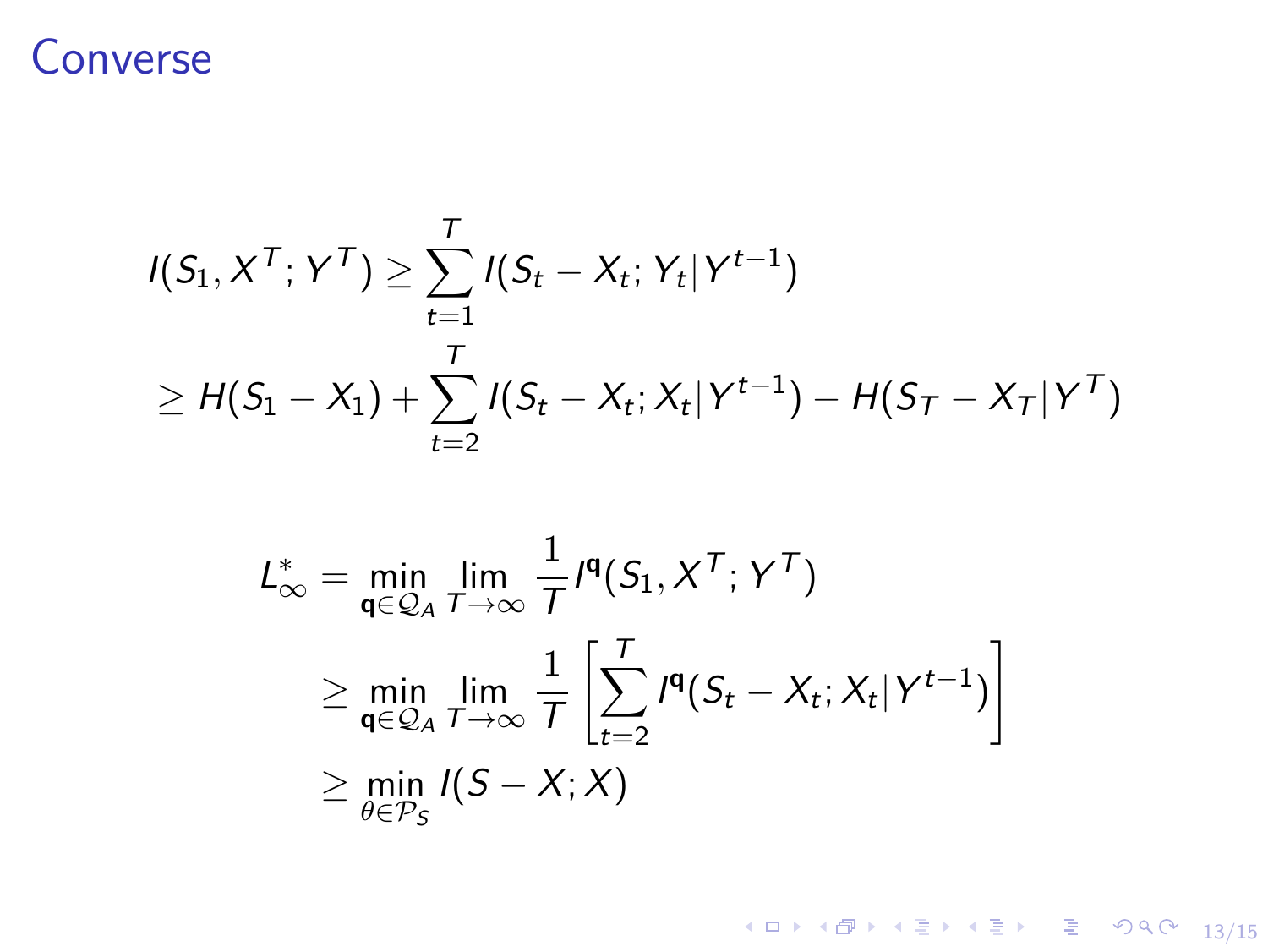### Numerical Example: Binomial distributed power demand



14/15 14/15 14/15 14/15